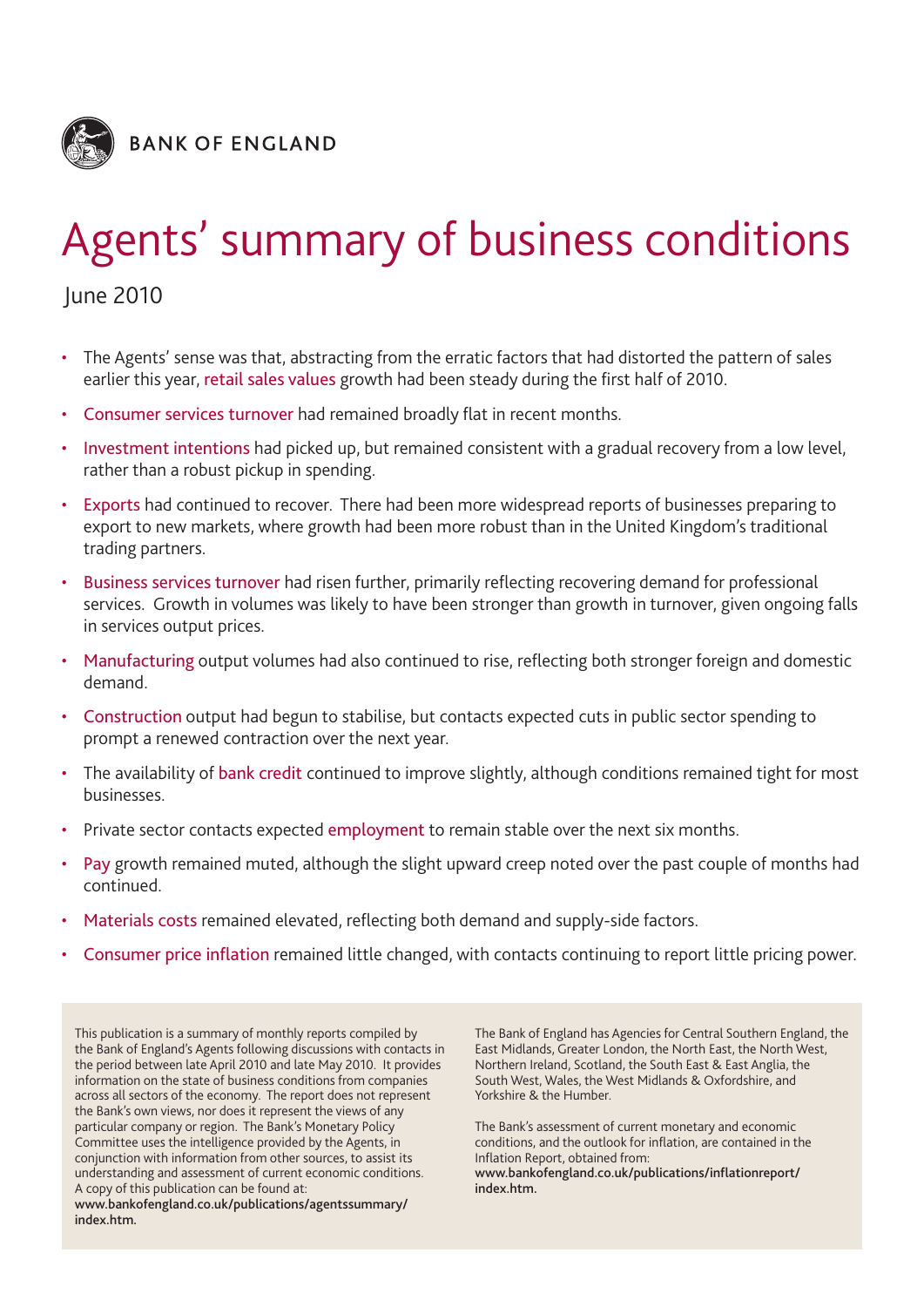#### **Demand**

#### **Consumption**

The Agents' sense was that, abstracting from the numerous erratic factors that had distorted the pattern of spending earlier this year, retail sales values growth had been steady through the first half of 2010 (**Chart 1**). New car sales had declined a little following the expiry of the scrappage scheme, but by less than many dealers had feared. Several contacts believed that their own promotional deals had played an important role in mitigating the fall in sales following the end of the government subsidy.

**Chart 1** Retail sales and consumer services



Consumer services turnover had remained broadly flat in recent months, but annual growth had continued to pick up due to weak year-earlier comparators. Restaurant visits and hotel occupancy rates had both improved a little, although the boost to turnover had been in large part offset by discounts offered to attract custom. Although airline revenue had been hit significantly by the volcanic ash cloud, train, bus and ferry operators had benefited, such that the net effect on consumer spending was thought to be small.

Looking ahead, the World Cup was expected to boost sales of some products (eg food and alcoholic drinks). But contacts remained cautious about prospects for consumer spending during the remainder of 2010 — many continued to express concerns that future cuts in public spending would lead to weaker growth and lower employment.

#### **Housing market**

Activity in the housing market appeared to have remained broadly stable. House prices had also remained little changed in recent months. Demand for housing, especially among first-time buyers, continued to be suppressed by tight credit conditions, although the availability and cost of mortgage finance had improved slightly in recent months. The number of properties coming to market had increased again, in part as some investors moved to sell their properties in advance of a

possible increase in Capital Gains Tax. Moreover, many contacts expected supply to increase further following the suspension of Home Information Packs in England and Wales, which would reduce the upfront costs homeowners incur when marketing their properties.

#### **Business investment**

Investment intentions had continued to recover, although they remained consistent with a gradual recovery in capital expenditure, rather than a more robust rise. Intentions continued to be depressed by uncertainty about future demand and by the existing margin of spare capacity. Moreover, businesses remained keen to retain the precautionary holdings of cash that they had built up during the recession. The restrictions on bank finance, however, had played a secondary role in suppressing investment thus far most investment is accounted for by large businesses, who had been able to tap non-bank sources of finance over the past year.

Where investment intentions had strengthened, spending plans remained focused on reducing costs and improving efficiency, or replacing assets whose lives had been extended through the downturn (eg vehicle fleets). The only notable exceptions were some major retailers, who planned to increase capacity or refurbish existing premises.

#### **Exports**

Exports had continued to pick up, with many ascribing the improvement to a recovery in world demand. Although recent concerns about the impact of fiscal consolidation plans in the euro area had contributed to pessimism and uncertainty about future growth prospects, demand in the United States appeared to have stabilised and many Asian economies continued to record strong growth rates. Moreover, the Agents had received an increasing number of reports from businesses looking to export to new, fast growing markets, although contacts stressed that this was a long and drawn out process. The lower level of sterling had provided a lesser boost to trade volumes, as relatively few businesses had reduced their foreign currency export prices significantly over the past year. That reflected, in part, a significant concurrent increase in businesses' material and imported costs. But it also reflected the desire among some exporters to boost or rebuild their profit margins.

## **Output**

#### **Business services**

Signs of recovery in services activity had persisted in May. Turnover in the professional and financial services sector had risen further, despite further falls in business-to-business services prices. That implied that volume growth had been stronger than the Agents' turnover scores suggest. Demand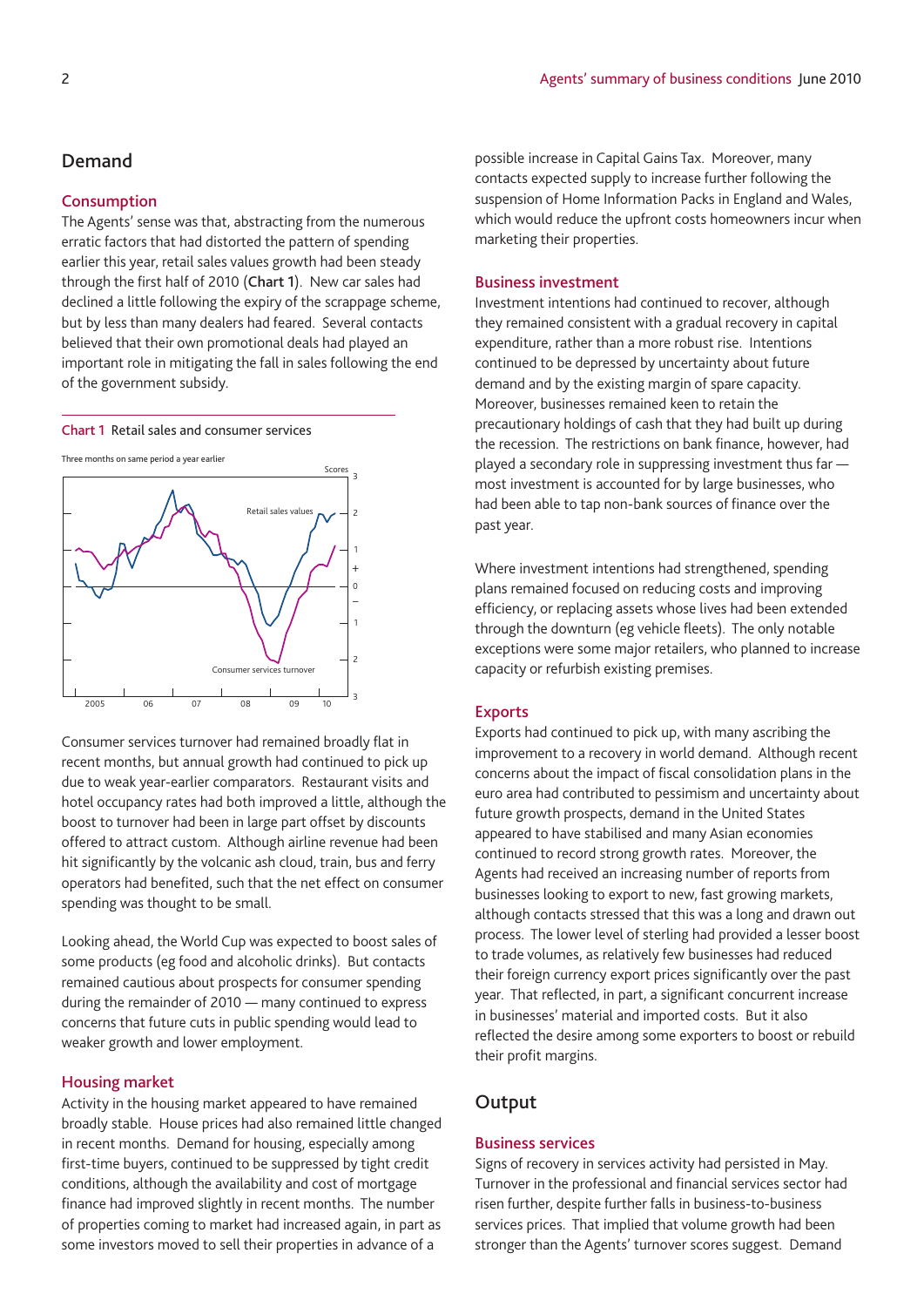for accountancy, advertising, recruitment and legal services had picked up in recent months, and there were tentative signs of a rise in M&A activity. Commercial property transactions had risen as investors looked to capitalise on relatively low prices and, in the case of overseas investors, the weakness of sterling.

Other business services turnover also continued to recover, albeit at a less rapid pace than demand in the professional and financial sector. Turnover in the haulage and distribution sector had picked up, and there were some signs that corporate hotel bookings had also risen. But demand for business conferences remained subdued.

#### **Manufacturing**

There had been a further pickup in the volume of manufacturing output, reflecting both stronger export performance and, to a lesser extent, a recovery in domestic demand. Both scores, which summarise the Agents' sense of growth over the past three months relative to a year earlier, were now well above their post-1998 averages (**Chart 2**). Although some of the rise in the scores had reflected weak year-earlier comparators, the Agents reported that final demand had also increased in recent months. For example, contacts noted that production in the automotive sector had been particularly strong over the past month or so, primarily reflecting a combination of stronger export demand and a growing propensity to source components domestically, rather than from abroad.

#### **Chart 2** Manufacturing output



Looking ahead, the majority of manufacturing contacts had become more optimistic about growth prospects. But there remained pockets of the sector that were less upbeat, particularly those manufacturers serving the defence and construction sectors, who were particularly concerned about prospective cuts in government spending.

#### **Construction**

The volume of construction activity remained well below its level a year earlier. But the pace of contraction had moderated somewhat in recent months, with a number of contacts reporting that output had begun to stabilise, or even pick up. The recent improvement largely reflected a gradual resumption of private home building, although the level of activity remained low, and development work continued to be suppressed by economic uncertainty and by restrictions on the availability of finance.

The rise in residential construction had, however, been largely offset by waning demand from the public sector, as some planned projects were shelved and as the pipeline of new work continued to shrink. Looking ahead, many contacts feared that private sector demand would prove insufficient to offset the withdrawal of public sector support, resulting in a widely held belief that construction output would fall again over the next year.

## **Credit conditions**

On balance, the Agents continued to report a gradual easing of credit conditions. The availability of bank lending had picked up a little, and spreads on new facilities had narrowed a touch, reflecting increased competition from both domestic and foreign lenders. But, as had been the case for many months, this gradual improvement was far from uniform across contacts. For example, conditions facing smaller businesses had, in general, remained significantly tighter than those facing their larger counterparts. Demand for bank credit remained subdued, as businesses continued to repay debt and, where possible, replace bank finance with non-bank debt and equity funding.

## **Employment**

The aggregate employment picture remained little changed in May — the Agents' contacts suggested that the majority of large private sector redundancy programmes had been completed, but increases in demand had usually been met by the restoration of hours and, where necessary, use of temporary staff. Looking ahead, private sector employment was expected to remain broadly stable over the next six months (**Chart 3**). The exceptions were concentrated in the services sector, where some major retailers expected to increase recruitment to staff new stores, and in the financial services industry, where there had been some selective hiring. In contrast to the expected stability in private sector employment, public sector headcount was expected to fall back.